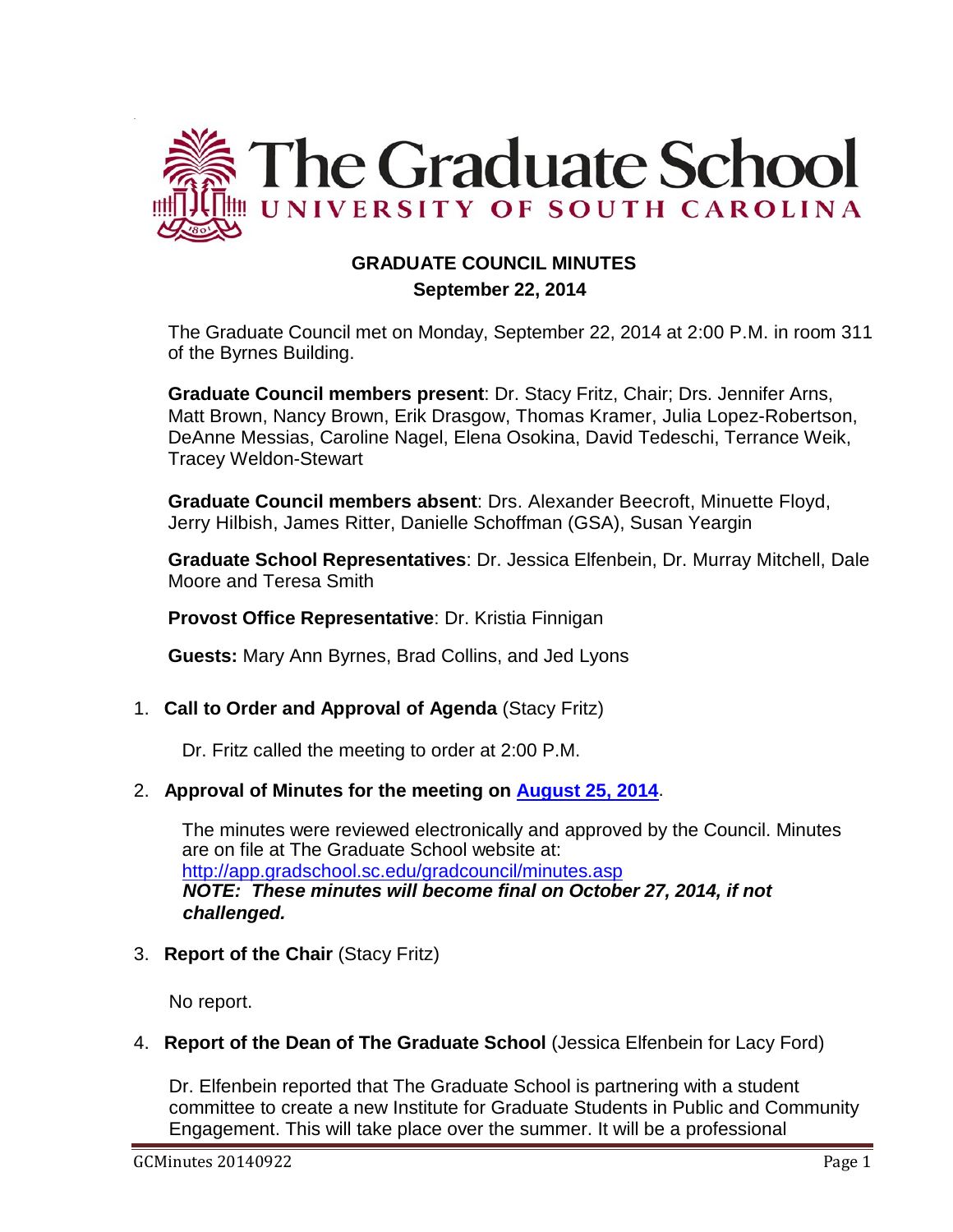development course that is not credit bearing. The course is for students from all different disciplines. The student committee had its first meeting and more information will be coming in the following months.

Dr. Elfenbein thanked Caroline Nagel and her students for suggesting the first ever Grant Writing Workshop for graduate students. Registration filled up for the event within one day and a half. It was a great success. Dr. Elfenbein also thanked the Vice President of Research for sponsoring the event.

# 5. **Report of the Associate Dean/Secretary of the Graduate Council** (Murray Mitchell)

There is a requirement for the recipients of National Institute of Health (NIH) funding to have an individual development plan for graduate students and post-doctoral students. The principal investigator is required to report on the availability of individual development plans by October 1. The Vice President for Research will development materials for post-doctoral students, and The Graduate School develop the materials for doctoral and master's students. This information will be available on The Graduate School website under New & Current Students. Under the Professional Development section of the website, there will be links to individual development plans. There will be instructions and a Word template available to allow students to devise the individual development plan. It will involve reflection on career goals and any alternative career paths available. Students can explore success in career paths based on the education and skills they possess. The individual development plan will include goal setting, a tracking system for goals acquired, the development of a Curriculum Vitae and mentorship.

The Graduate School website will direct post-doctoral students to the Vice President of Research's webpage and the Research site will direct doctoral and masters students to The Graduate School's website. The intended rollout of this information is September 25.

# 6. **Report of the Graduate Student Association Representative** (Dr. Mitchell for Danielle Schoffman-excused)

Dr. Mitchell distributed a copy of the latest [Graduate Student Association \(GSA\)](http://gradschool.sc.edu/facstaff/gradcouncil/2014/GSA%20Newsletter%209-24-14.pdf) [newsletter.](http://gradschool.sc.edu/facstaff/gradcouncil/2014/GSA%20Newsletter%209-24-14.pdf) He reported that the GSA had a successful "Welcome Back" event on September 10 at the River Rat Brewery. Over 200 students attended, and it was one of the GSAs most highly attended events ever. Their focus is to increase contact with students and have surpassed over 1,000 likes on Facebook. The number of students interested in GSA cabinet positions increased this semester, and new cabinet members were selected in September.

Due to the high interest in health issues on campus, the GSA has organized a new health task force to assist with coordinating health associated events. As a reminder, the GSA has funding to assist any graduate student organization. The organization should petition the GSA for funding to defray the cost of the event.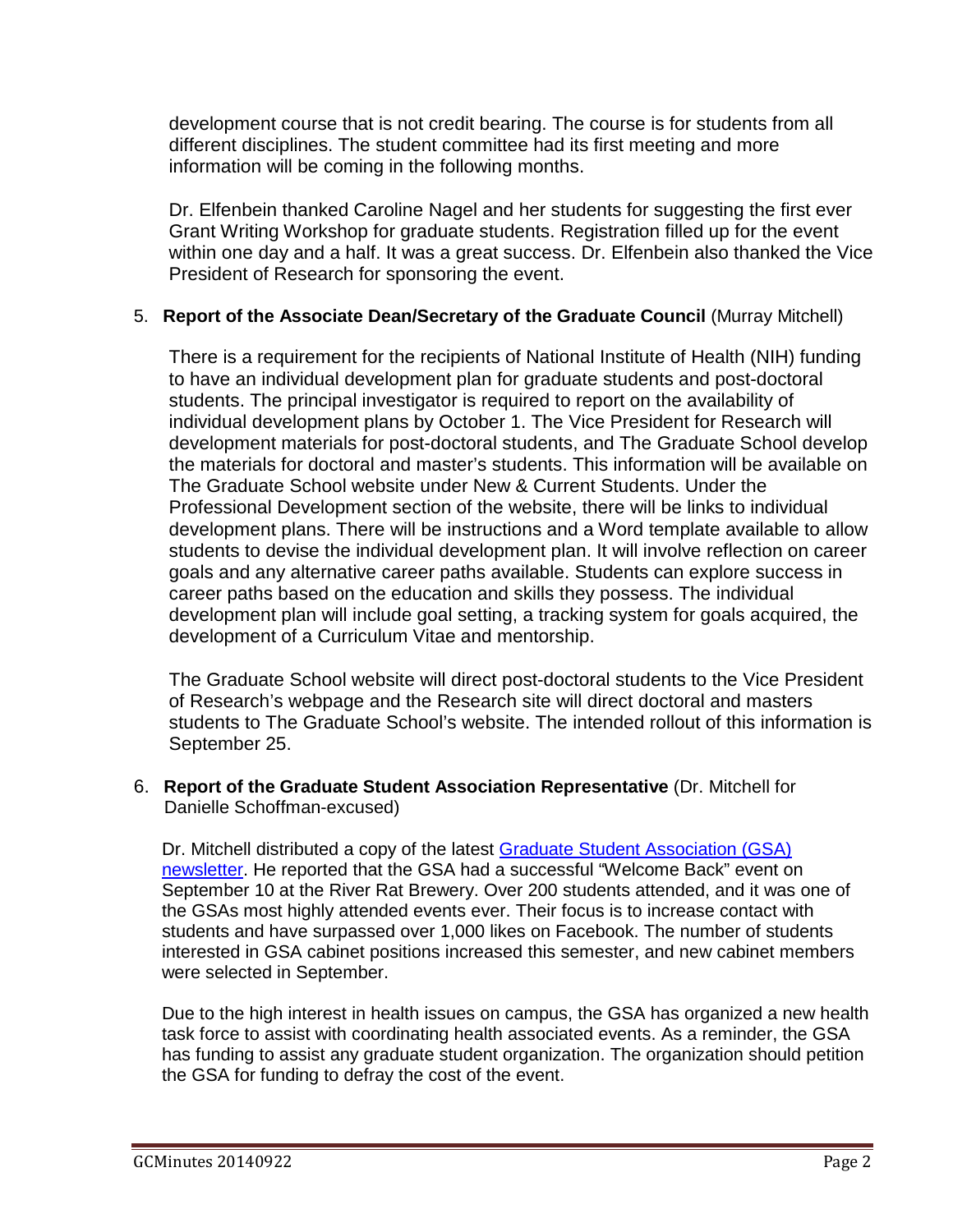## 7. **Report of the Academic Policy and Practices Committee** (Julia Lopez-Robertson)

No report.

Dr. Mitchell mentioned that this committee will soon be charged with preparing a Residency Requirement Policy for online programs. He has received interest from several faculty members who are interested in participating. He referred the faculty to the Chair for consideration.

## 8. **Report of the Committee on 500/600 Level Courses, Distance Education and Special Courses** (Murray Mitchell)

A listing of 500/600 Level Courses was presented to Council. The list was presented for informational purposes only.

# New Course Proposal **TABLED**

[ARTH 545 Special Topics in Modern Chinese Art](http://gradschool.sc.edu/facstaff/gradcouncil/2014/ARTH%20545_Redacted1.pdf) (3)

This seminar will analyze the art of twentieth-century China to explore opposing themes of continuity and change. A period of great political development, the twentieth century also witnessed unparalleled artistic activity in China. In weekly readings and discussions, we will examine a range of topics such as the reform of the arts, early avant-garde oil painting, the Woodcut Movement, Socialist Realist art in the PRC, the '85 Movement, and Apartment Art. Each class will highlight representative artists working in media ranging from painting and sculpture to performance art and installations. We will use these artists to explore a number of issues including nationalism and political expression in art, societal and cultural change predicated on Western models, and cultural identity in an international art scene.

Topics in modern Chinese art selected for specialized study. May be repeated as content varies by title. Intended to contribute to the reinstated MA degree. Previously, no graduate-level courses in Asian art were taught, hence no preexisting 500-level course exists for Asian art. Now that Art History has a tenure-track faculty member specializing in East Asian art, the proposed course will be a vital component of the MA program.

[Effective: Fall 2015]

# New Course Proposal

# [ARTH 546 Special Topics in Asian Art](http://gradschool.sc.edu/facstaff/gradcouncil/2014/ARTH%20546_Redacted1.pdf) (3) **TABLED**

This seminar will examine Buddhist art and architecture from China, Korea, and Japan. Weekly readings and discussions will examine a range of topics, such as the development of Buddhist iconography, the transmission of artistic styles, the role of patronage and the political dimensions of Buddhist art, and the didactic function of Buddhist imagery. Classes will consist of lecture, discussion and activities. Lectures will address major themes throughout the history of Buddhism and Buddhist art, while readings and discussions will analyze specific issues in the study of East Asian Buddhist art.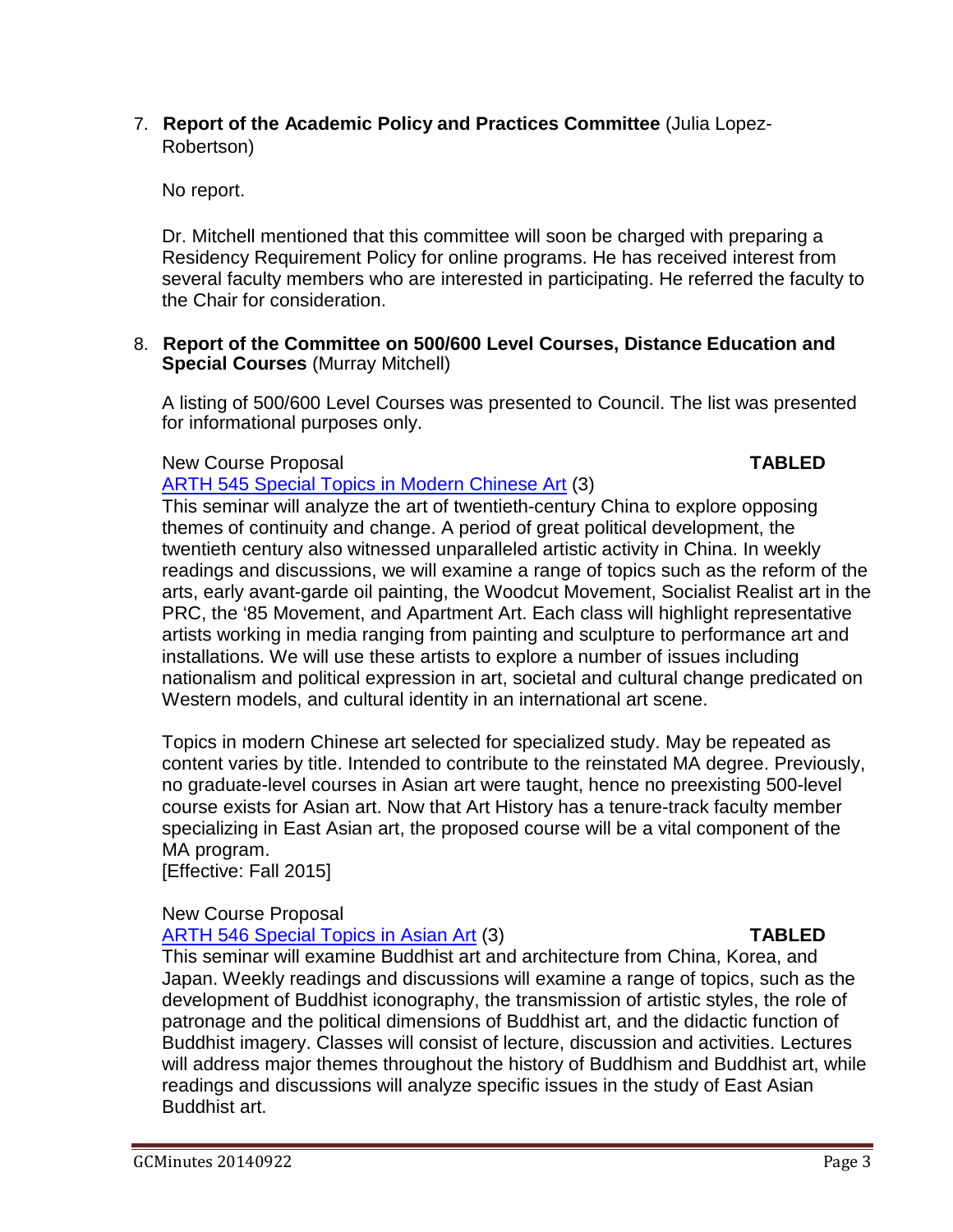Topics in Asian art selected for specialized study. May repeated as content varies by title. Intended to contribute to the reinstated MA degree. Previously, no graduatelevel courses in Asian art were taught, hence no preexisting 500-level course exists for Asian art. Now that Art History has a tenure-track faculty member specializing in East Asian art, the proposed course will be a vital component of the MA program. [Effective: Fall 2015]

### New Course Proposal

[BIOL 650 Biochemical Evolution](http://gradschool.sc.edu/facstaff/gradcouncil/2014/BIOL%20650_Redacted.pdf) (3)

Advanced study of related aspects of biological evolution. Rise of life from physical and chemical precursors, biochemical basis of adaptation to ecological pressures, and biochemical aspects of the origins and maintenance of biodiversity. [Prerequisites: BIOL 301, BIOL 302, BIOL 303] [Effective: Spring 2015]

### New Course Proposal

### [EDSE 500 Equity and Community Engagement](http://gradschool.sc.edu/facstaff/gradcouncil/2014/EDSE%20500_Redacted1.pdf) (3)

A field-based inquiry into theories of critical multicultural education, culturally relevant and equity pedagogies. Dual emphasis on the knowledge, skills and dispositions needed to (1) provide equitable education for middle/high school students and (2) engage parents and the larger school community. [Effective: Spring 2015]

### New Course Proposal

### [CSCE 587 Big Data Analytics](http://gradschool.sc.edu/facstaff/gradcouncil/2014/CSCE%20587_Redacted1.pdf) (3)

Foundational techniques and tools required for data science and big data analytics. Concepts, principles, and techniques applicable to any technology and industry for establishing a baseline that can be enhanced by future study.

This course introduces the student to concepts of big data management, database management, data mining techniques and the underlying statistics that support big data analytics. In this course, we will use the programming language R as the primary tool for analysis.

This course was previously taught as Special Topics CSCE 590. There is a growing demand for experts in data analysis, databases, and machine learning techniques. CSCE 587 will help satisfy that demand. [Prerequisites: STAT 509 or STAT 513 or STAT 515] [Effective: Fall 2015]

### 9. **Associate Graduate Faculty Nominations** (Murray Mitchell)

| Name: | <b>Paul L. Beattie</b>                                   |
|-------|----------------------------------------------------------|
|       | Program: Exercise Science/Department of Physical Therapy |
| Term: | Fall 2014 – Summer 2020                                  |

Name: [Paul L. Beattie](http://gradschool.sc.edu/facstaff/gradcouncil/2014/Beattie,%20Paul%20L.pdf) **APPROVED**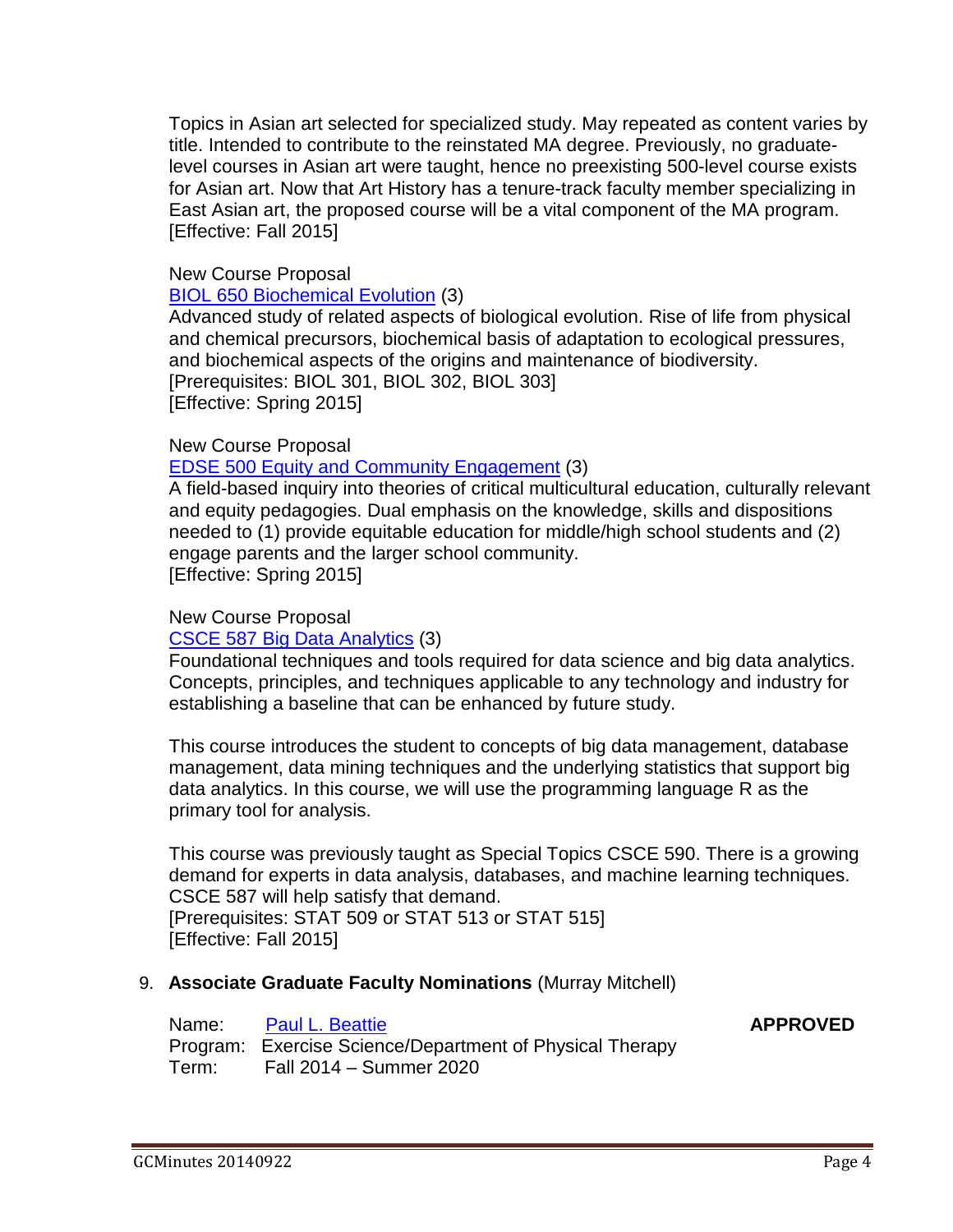## **10. Fellowships and Scholarships Committee** (Murray Mitchell)

A Chair is still needed for this committee.

Dr. Elfenbein stated that most of the Fellowships and Scholarships decisions are made in the Spring and that fewer decisions are made in the Fall.

Dr. Fritz asked about Travel Grants. Dr. Elfenbein responded that there are three rounds of Travel Grants per year and round two opened on September 15. For domestic travel, students can receive up to \$500 and up to \$800 for international travel.

Dr. Messias asked if a student's presentation must be accepted by an organization prior to the application for a travel grant. Dr. Elfenbein confirmed that all presentations must be accepted by the organization before the student is eligible to apply for the grant.

### 11. **Report of the Science, Math, and Related Professional Program Committee** (DeAnne Messias)

## *Department of Statistics*

Academic Program Action/Bulletin Change **APPROVED**  [Doctor of Philosophy in Statistics](http://gradschool.sc.edu/facstaff/gradcouncil/2014/APA%20Statistics%20Doctor%20of%20Philosophy_Redacted.pdf) (65) Clarification of Program Requirements From: Statistics, PhD

The PhD degree is designed to prepare the student to teach statistics at the collegiate level, to do independent research, and/or to work as a lead statistician in business or industry. Admission to the PhD degree program requires either a master's degree with excellent performance from an accredited institution, or a GRE score (verbal plus quantitative) of approximately 1150 and an undergraduate GPA of approximately 3.50 To: Statistics, PhD

The PhD degree is designed to prepare the student to teach statistics at the collegiate level, to do independent research and/or to work was a lead statistician in Business or industry. The profile of a successful PhD applicant includes either a master's degree with excellent performance from an accredited institution or post baccalaureate with an average GRE verbal - in the 65 or higher percentile, an average GRE qualitative in the 80 or higher percentile with a quantitative score - in the 80 or higher percentile. The average GPA should be 3.30 or higher. He/she will also have a strong math background including a 3 semester sequence in calculus, linear algebra, and real analysis.

[Effective: Spring 2015]

 *College of Engineering and Computing*

Academic Program Action/Bulletin Change **APPROVED** 

[Doctor of Philosophy in Electrical Engineering APOGEE](http://gradschool.sc.edu/facstaff/gradcouncil/2014/APA%20Terminating%20Unused%20Concentrations%20in%20PhD%20APOGEE%20Electrical%20Engineering.pdf)

Terminates electrical engineering degree concentrations in Physical Electronics, Power Systems, High Voltage Engineering and Semi-Conductor Devices from official university and Commission on Higher Education records.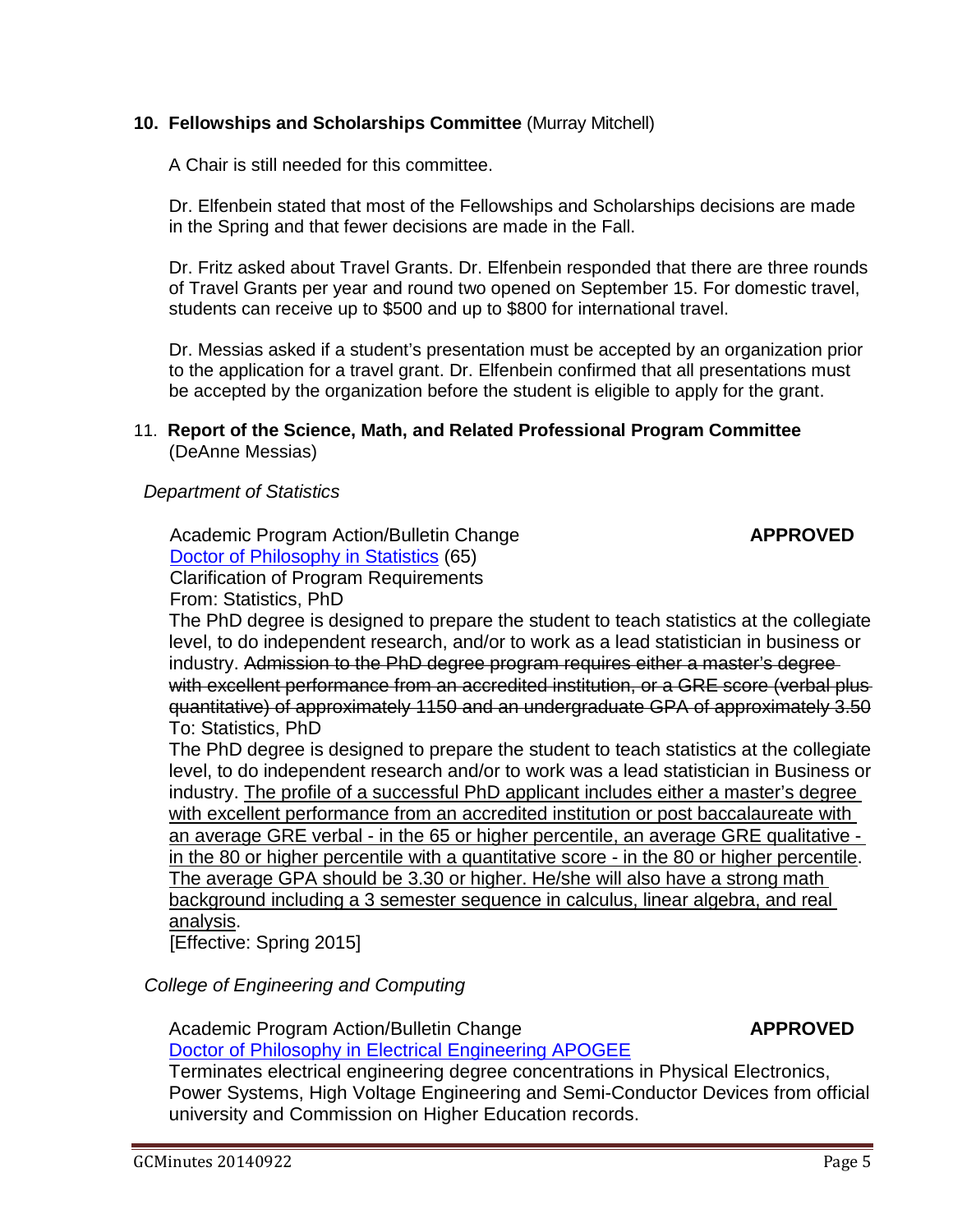[Effective: Fall 2015]

 Academic Program Action/Bulletin Change **APPROVED**  [Master of Engineering in Electrical Engineering APOGEE](http://gradschool.sc.edu/facstaff/gradcouncil/2014/APA%20Terminating%20Unused%20Concentrations%20in%20ME%20APOGEE%20Electrical%20Engineering1.pdf)

Terminates electrical engineering degree concentrations in Physical Electronics, Power Systems, High Voltage Engineering and Semi-Conductor Devices from official university and Commission on Higher Educations records. [Effective: Fall 2015]

 Academic Program Action/Bulletin Change **APPROVED** [Doctor of Philosophy in Electrical Engineering](http://gradschool.sc.edu/facstaff/gradcouncil/2014/APA%20Terminating%20Unused%20Concentrations%20in%20PhD%20Electrical%20Engineering1.pdf)

Terminates electrical engineering degree concentrations in Physical Electronics, Power Systems, High Voltage Engineering and Semi-Conductor Devices from official university and Commission on Higher Educations records. [Effective: Fall 2015]

### Academic Program Action/Bulletin Change **APPROVED** [Master of Engineering in Electrical Engineering](http://gradschool.sc.edu/facstaff/gradcouncil/2014/APA%20Terminating%20Unused%20Concentrations%20in%20ME%20Electrical%20Engineering1.pdf)

Terminates electrical engineering degree concentrations in Physical Electronics, Power Systems, High Voltage Engineering and Semi-Conductor Devices from official university and Commission on Higher Educations records. [Effective: Fall 2015]

Academic Program Action/Bulletin Change **APPROVED** [Master of Science in Electrical Engineering](http://gradschool.sc.edu/facstaff/gradcouncil/2014/APA%20Terminating%20Unused%20Concentrations%20in%20MS%20Electrical%20Engineering1.pdf)

Terminates electrical engineering degree concentrations in Physical Electronics, Power Systems, High Voltage Engineering and Semi-Conductor Devices from official university and Commission on Higher Educations records. [Effective: Fall 2015]

# 12. **Report of the Humanities, Social Sciences, Education, and Related Professional Programs Committee** (Matt Brown)

*School of Visual Art & Design*

# Academic Program Actions **APPROVED**

Graduate Programs - [Changes to Admission Section for ARTE, ARTH, ARTS, MART](http://gradschool.sc.edu/facstaff/gradcouncil/2014/School%20of%20VA&D%20APA%20Revised%20-%20change%20to%20admissions_Redacted.pdf) Rewriting and revising Admissions procedures and requirements necessary to differentiate more clearly different requirements for different degree programs, to update the online and digital application procedures, and a new GRE scale. **Current:** Admission: Applicants for a graduate degree in the Department of Art must have a baccalaureate degree from an approved college or university and meet all requirements for admission and be accepted by The Graduate School. Applications from potential students are reviewed twice yearly; application deadlines are February 10 for art studio; March 1 for the fall semester for art history, media arts, and art education; and November 1 for the spring semester for all areas.

**Proposed:** Admission: Applicants for a graduate degree in the **School of Visual Art** and Design must have a baccalaureate degree from an approved and accredited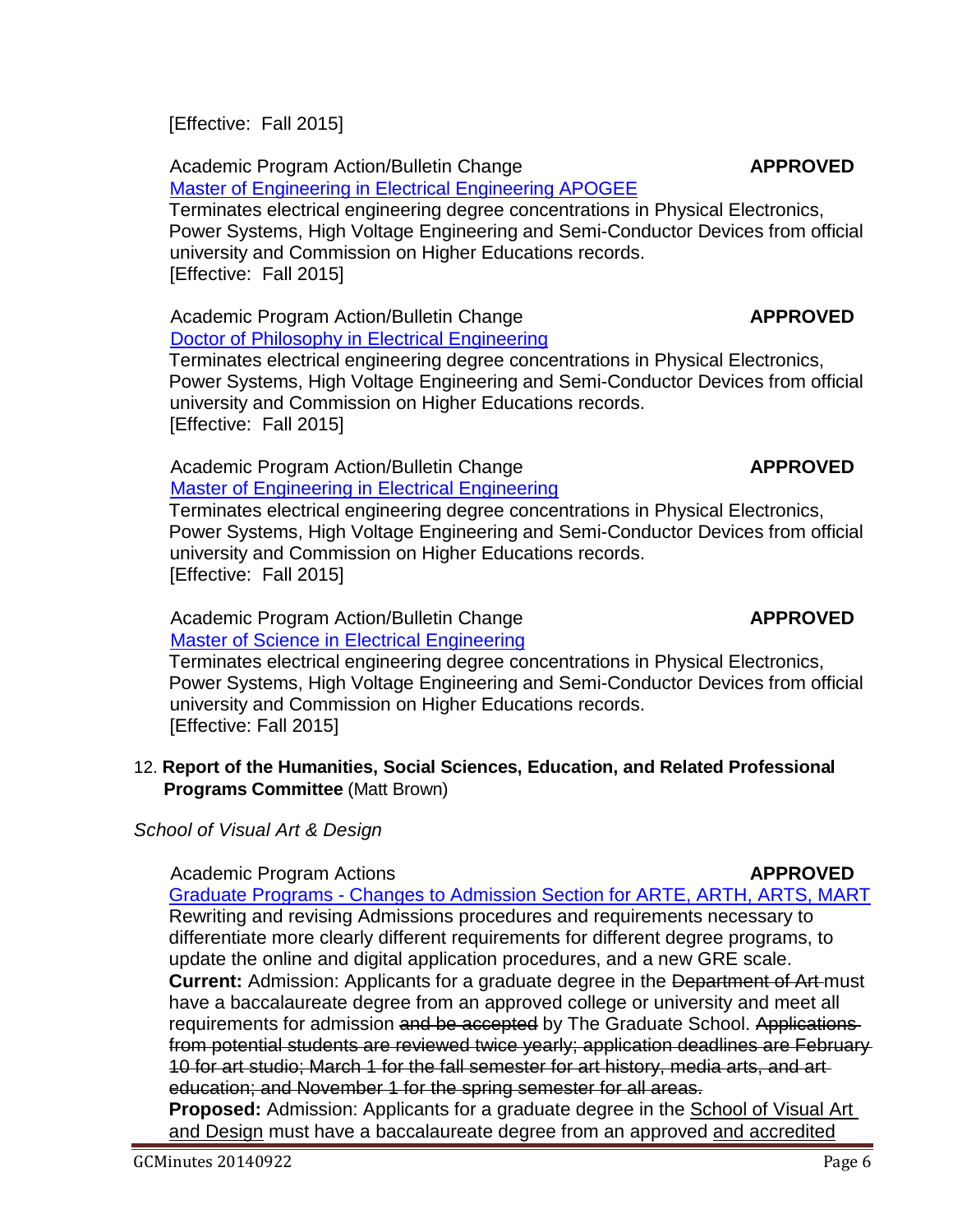college or university and meet all requirements for admission **to both** The Graduate School and the School of Visual Art and Design.

# Applications deadlines are as follows:

- Studio Art (MFA and MA): February 1
- Art History (MA): February 1
- Media Arts (MA): March 1

### Art Education (MA, IMA, MAT): March 1 for fall admission and November 1 for spring admission [Effective: Fall 2015]

# Academic Program Actions **APPROVED**

# [Master of Arts, Curriculum Change for Art History](http://gradschool.sc.edu/facstaff/gradcouncil/2014/ARTH%20MA%20curr%20change%20for%202015-2016%20revised%20September%2018%202014_Redacted.pdf) (30)

Reviving the Art History MA, which suspended admissions in 2008, with a substantially new faculty (six out of eight positions) necessitates a revision of program requirements to reflect contemporary approaches and faculty expertise. In accord with College requirements, concentrations have been eliminated. **Current:** Degree Requirements (30 Hours)

All students accepted into the program must take the M.A. proficiency examination in the history of art during the first semester of their residence. The examination consists of the identification and discussion of certain major movements from-Western art history from antiquity to the present. Before the end of the secondsemester of study each student is expected to select an area of concentration. All art history majors are required to pass a reading proficiency test in a foreign language: German, French, Spanish, Italian, or by permission of the area, some other language.

# **Proposed:** Degree Requirements (30 Hours)

All students accepted into the program must take the M.A. proficiency examination in the history of art during the first semester of their residence. The examination consists of the identification and discussion of certain major works of Western and Asian art, from antiquity to the present. Students who fail the exam may retake it at the beginning of their second semester. Failure to pass the exam on the second attempt results in dismissal from the program. Faculty advisors are assigned to students by the end of their first semester. All art history majors are required to pass a reading proficiency test in a foreign language approved by the faculty advisor. [Effective: Fall 2015]

# New Course Proposal

# [ARTH 701 Methodologies and Practices of Art History](http://gradschool.sc.edu/facstaff/gradcouncil/2014/ARTH%20701%20NCP%20revised%20September%2018%202014_Redacted.pdf) (3) **APPROVED**

Methodology is the study of art historical methods. This is a course designed for those pursing the MA in art history and intending to have a career involving an art historical practice, generally in academia or museums. We will explore the discipline of art history itself and some of the many different scholarly approaches to the practice of that discipline. We will also periodically discuss some of the more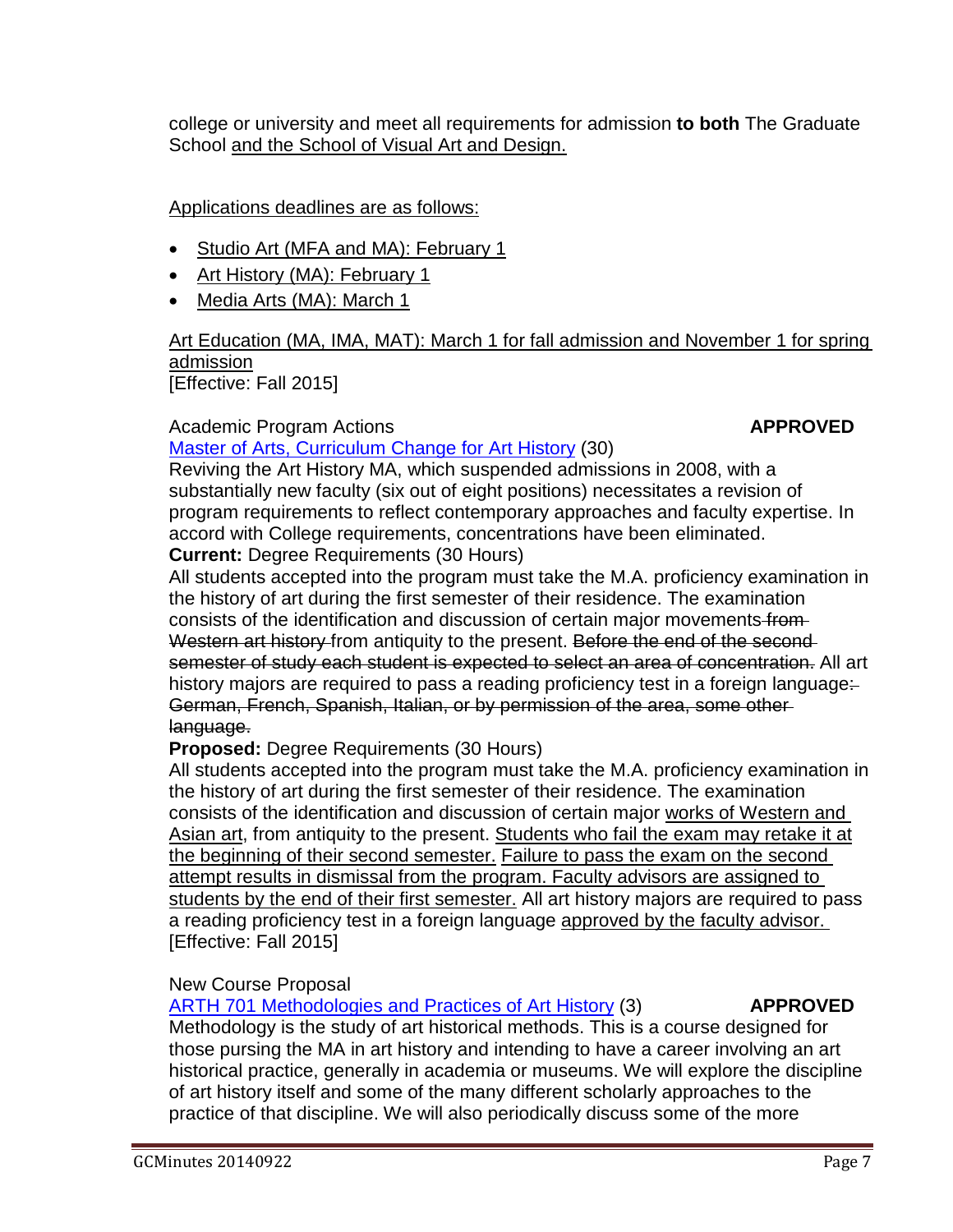practical aspects of a career in art history – publishing, professional associations, and beyond. Students will read a text book (Hatt and Klonk) that introduces them to the history of art as a discipline and to the methodologies in forming the texts on a specific topic chosen that semester by the professor. The area of art history of these additional texts will be determined by the expertise of the professor teaching the course in any given semester (e.g., if taught by an expert in European Modern Art, they will focus on that area; if taught by an expert in Asian Art, it will be derived from that field). The topic for this semester is **Cubist collage**. Students will read and analyze a variety of texts analyzing Cubist collage by employing a variety of different art historical methodologies (e.g. iconography, formalist, Feminism), and written for different types of presentations (e.g., scholarly art history journals, general interest journals, museum catalogues, academic presses, trade presses, etc.).

Critical study of the discipline of art history and scholarly approaches to practices of the discipline. This will be a required course for students pursuing the MA in Art History, a program that suspended admissions in 2008, but is now reviving admissions. This course is necessary to prepare students for professional work in the field.

[Effective: Fall 2015]

### New Course Proposal

[ARTH 739 Special Topics: Problems in Modern Art](http://gradschool.sc.edu/facstaff/gradcouncil/2014/ARTH%20739%20NCP%20revised%20September%2018%202014_Redacted.pdf) (3) **APPROVED** This course focuses on the various ways that the ideas of the composer/philosopher John Cage influenced the work of American artists in the 1950s and 1960s.

Selected problems in the visual arts from c.1780 to present. May be repeated as content varies by title. This new course is being proposed in order to create more consistency in the master's program in art history, which is being reinstituted in a new School of Visual Art and Design. At present, we do have a course in modern art that *was* available for graduate students at the 700 level – ARTH 737; Contemporary Trends in the Visual Arts – but that number will in the future be used for a history of architecture course to mirror the 500-level course in the field – ARTH 537: Topics in Modern Architecture. The new number, ARTH 739, will mirror the 500-level course in Modern Visual Art – ARTH 539: Topics in Modern Art. The new course title, Problems in Modern Art, will also be more consistent with the rest of the program since other 700-level courses are also "Problems" courses. [Effective: Fall 2015]

# New Course Proposal **TABLED**

ARTH 745 Special Topics - [Problem in Modern Chinese Art](http://gradschool.sc.edu/facstaff/gradcouncil/2014/ARTH%20745%20NCP%20Special%20Topics%20Probs%20in%20Modern%20Chinese_Redacted1.pdf) (3)

This seminar will analyze the art of twentieth-century China to explore opposing themes of continuity and change. A period of great political developments, the twentieth century also witnessed unparalleled artistic activity in China. In weekly readings and discussions, we will examine a range of topics such as the reform of the arts, early avant-garde oil painting, the Woodcut Movement, Socialist Realist art in the PRC, the '85 Movement, and Apartment Art. Each class will highlight representative artists working in media ranging from painting and sculpture to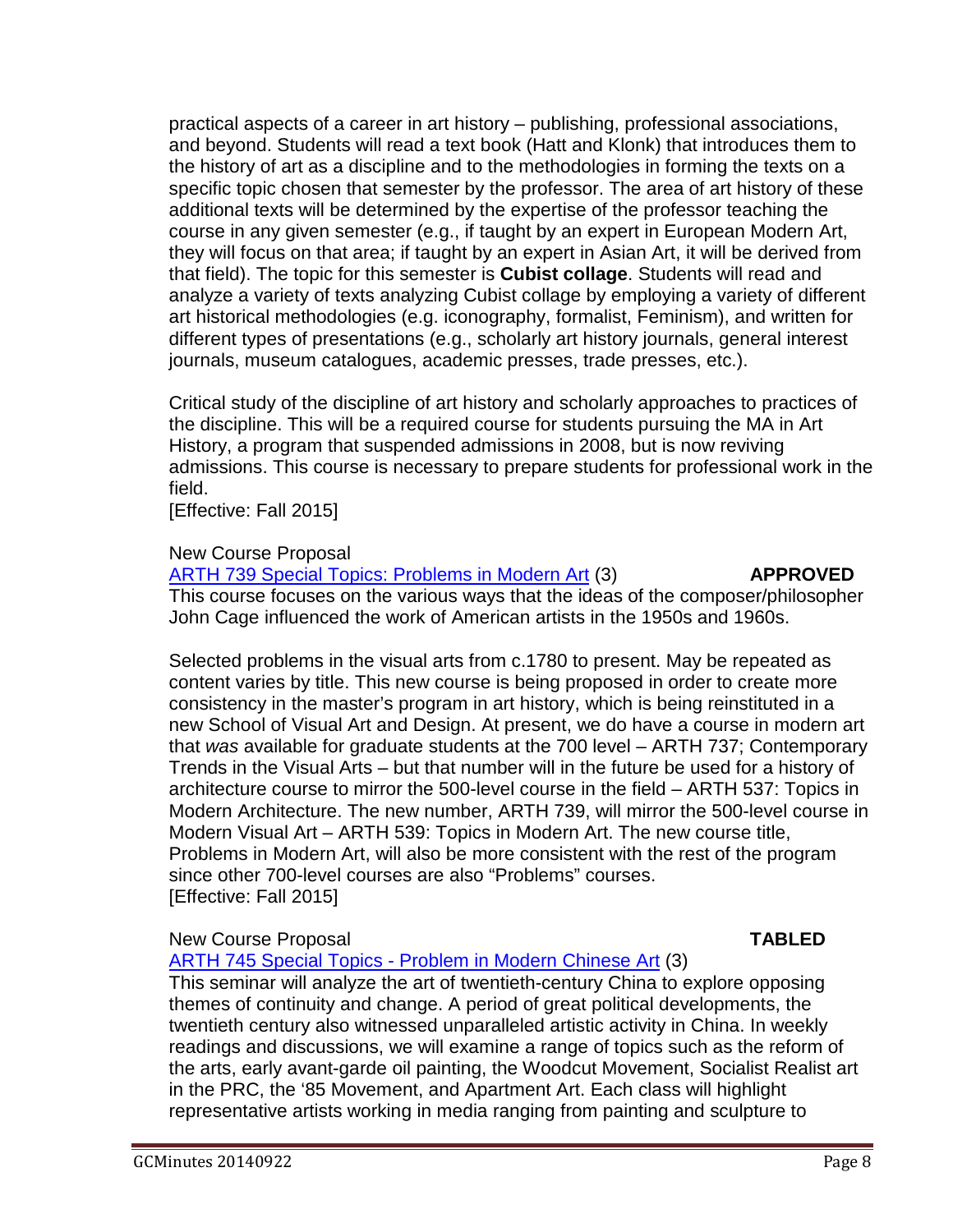performance art and installations. We will use these artists to explore a number of issues including nationalism and political expression in art, societal and cultural change predicated on Western models, and cultural identity in an international art scene.

Selected problems in modern Chinese art. May be repeated as content varies by title. Intended to contribute to the reinstated MA degree. Previously, no graduatelevel courses in Asian art were taught, hence no preexisting 700-level course exists for Asian art. Now that Art History has a tenure-track faculty member specializing in East Asian art, the proposed course will be a vital component of the MA program. [Effective: Fall 2015]

# New Course Proposal **TABLED**

# [ARTH 746 Special Topics -](http://gradschool.sc.edu/facstaff/gradcouncil/2014/ARTH%20746%20NCP%20Special%20Topics%20Probs%20Asian%20Art_Redacted1.pdf) Problems in Asian Art (3)

This seminar will examine Buddhist art and architecture from China, Korea, and Japan. Weekly readings and discussions will examine a range of topics, such as the development of Buddhist iconography, the transmission of artistic styles, the role of patronage and the political dimensions of Buddhist art, and the didactic function of Buddhist imagery. Classes will consist of lecture, discussion and activities. Lectures will address major themes throughout the history of Buddhism and Buddhist art, while readings and discussions will analyze specific issues in the study of East Asian Buddhist art.

Selected problems in Asian art. May be repeated as content varies by title. Intended to contribute to the reinstated MA degree. Previously, no graduate-level courses in Asian art were taught, hence no preexisting 700-level course exists for Asian art. Now that Art History has a tenure-track faculty member specializing in East Asian art, the proposed course will be a vital component of the MA program. [Effective: Fall 2015]

# New Course Proposal **APPROVED**

[ARTH 798 Master's Project Preparation](http://gradschool.sc.edu/facstaff/gradcouncil/2014/ARTH%20798%20NCP%20September%2018%202014_Redacted.pdf) (1-9) (Replaces proposal CCP ARTH 799.) Independent final project in art history. T/U grading. Added to the curriculum to provide an opportunity for those MA students whose career paths would benefit more from the production of a master's project, such as a website or an exhibition with a catalogue, rather than writing of a traditional scholarly thesis. The master's project will be supervised by the student's committee consisting of a director and two readers. The oral defense of the master's project serves as the student's comprehensive assessment for the degree.

Note: Per guidance from the Humanities Curriculum Committee, no syllabus is submitted with this proposal. Each Master's project will be individually designed under the direction of the student's committee. [Restrictions: MA, Art History Students Only] [Effective: Fall 2015]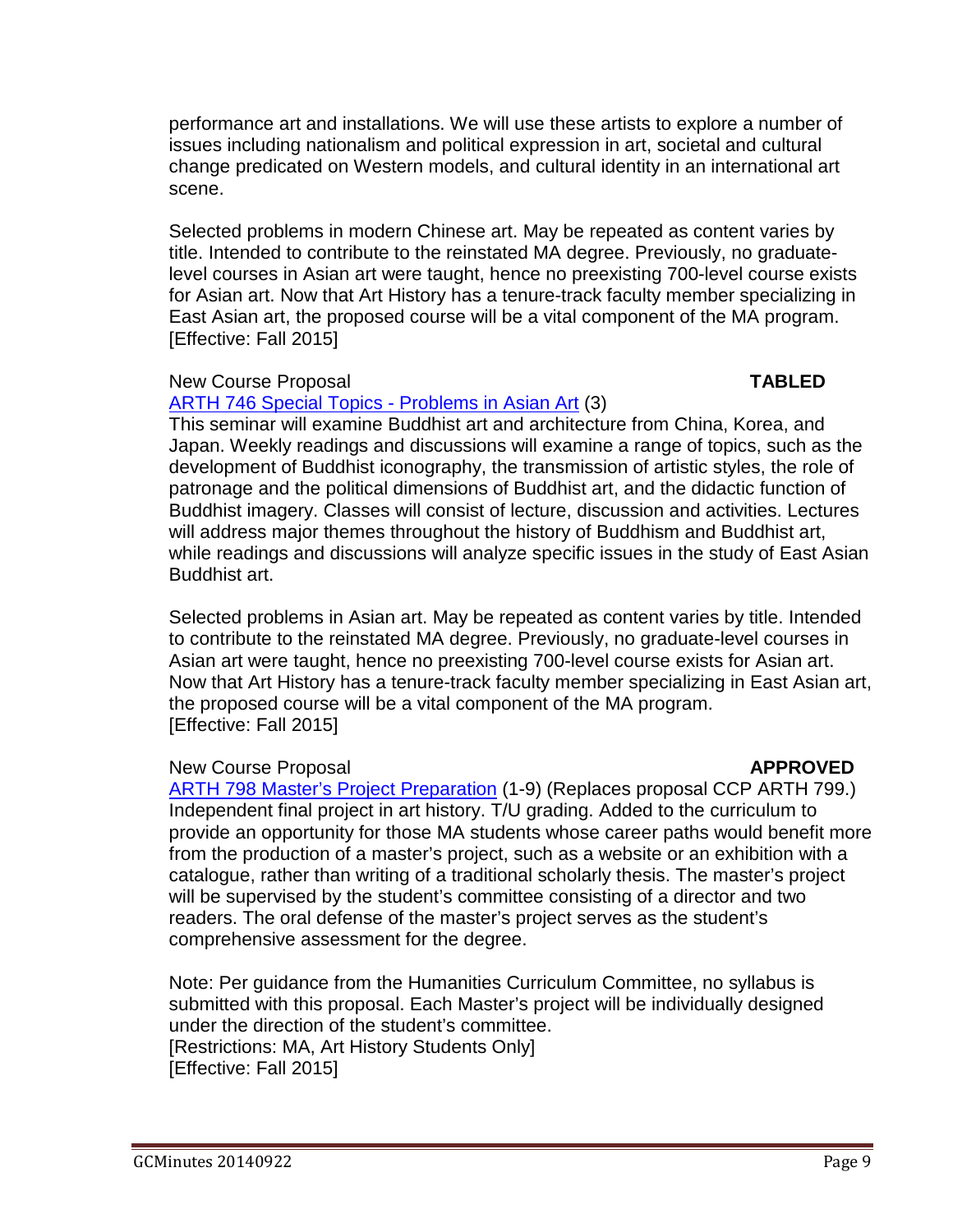# Academic Program Actions **APPROVED**

[APA Anthropology Doctorate](http://gradschool.sc.edu/facstaff/gradcouncil/2014/Anthropology%20Doctorate%20APA_Redacted.pdf) Updating Class Structure (30)

The PhD program in Anthropology has specified and limited which courses are now required for entering PhD students. 1) Students must have taken ANTH 703 "Anthropological Inquiry" a four-field theory class or its equivalent. 2) They must also have taken one of the approved "courses" from each of the subfields in Anthropology. MA subfield coursework taken at a different institution must be approved by the graduate director for it to count toward the PhD degree. 3) ANTH 711 "Professionalism and Ethics" is a required course for PhD students unless taken at the MA level. 4) Finally, the program now clarifies that advisors must be consulted when selecting additional coursework to complete the distribution requires on the program of study.

**Current:** Degree Requirements (30 Post-Master Hours).

Residency and other basic requirements for the degree in Anthropology are set by The Graduate School. Doctoral students are required to complete a minimum of 30 hours of graduate work beyond the MA, including 12 hours of dissertation credit. Additional hours may be specified by their advisor and approved by the graduate faculty. Students who enter the anthropology department at USC intending to take the MA and PhD degree will apply for admission to the PhD program with an MA in Anthropology from another university must complete the MA requirements or demonstrate they have completed similar course work.

**Proposed:** Degree Requirements (30 Post-Master Hours).

Residency and other basic requirements for the degree in Anthropology are set by The Graduate School. Doctoral students are required to complete a minimum of 30 hours of graduate work beyond the MA, including 12 hours of dissertation credit (899). Additional hours may be specified by their advisor and approved by the graduate faculty. Students who enter the Anthropology department at USC intending to take the MA and PhD degree will apply for admission to the PhD program with an MA in Anthropology or related field must complete the core MA requirements or demonstrate they have completed similar course work. [Effective: Fall 2015]

# Academic Program Actions **APPROVED**

[APA Anthropology Masters](http://gradschool.sc.edu/facstaff/gradcouncil/2014/Anthropology%20Masters%20APA_Redacted.pdf) Updating Class Structure (33)

The MA program requirements have been streamlined in the following ways to make it easier for faculty to regularly staff the courses that graduate students need to gain four-field exposure while also specializing in one of the fields. 1) It proved too difficult to staff a series of 1-credit courses. Thus, the required ANTH 711 previously titled, "Ethics & Anthropology" and ANTH 712 "Thesis Skills Seminar," both of which had been 1-credit courses, have been rolled into a required 3-credit course under the renamed ANTH 711 "Professionalism & Ethics." 2) The faculty have updated and restricted the list of approved "core courses."

**Current:** Applicants for a graduate degree must have a BA or MA degree from an approved college or university. Applicants must meet all requirements of The Graduate School for admission and be recommended to the Graduate School for acceptance by the Department of Anthropology. In addition to the Graduate School's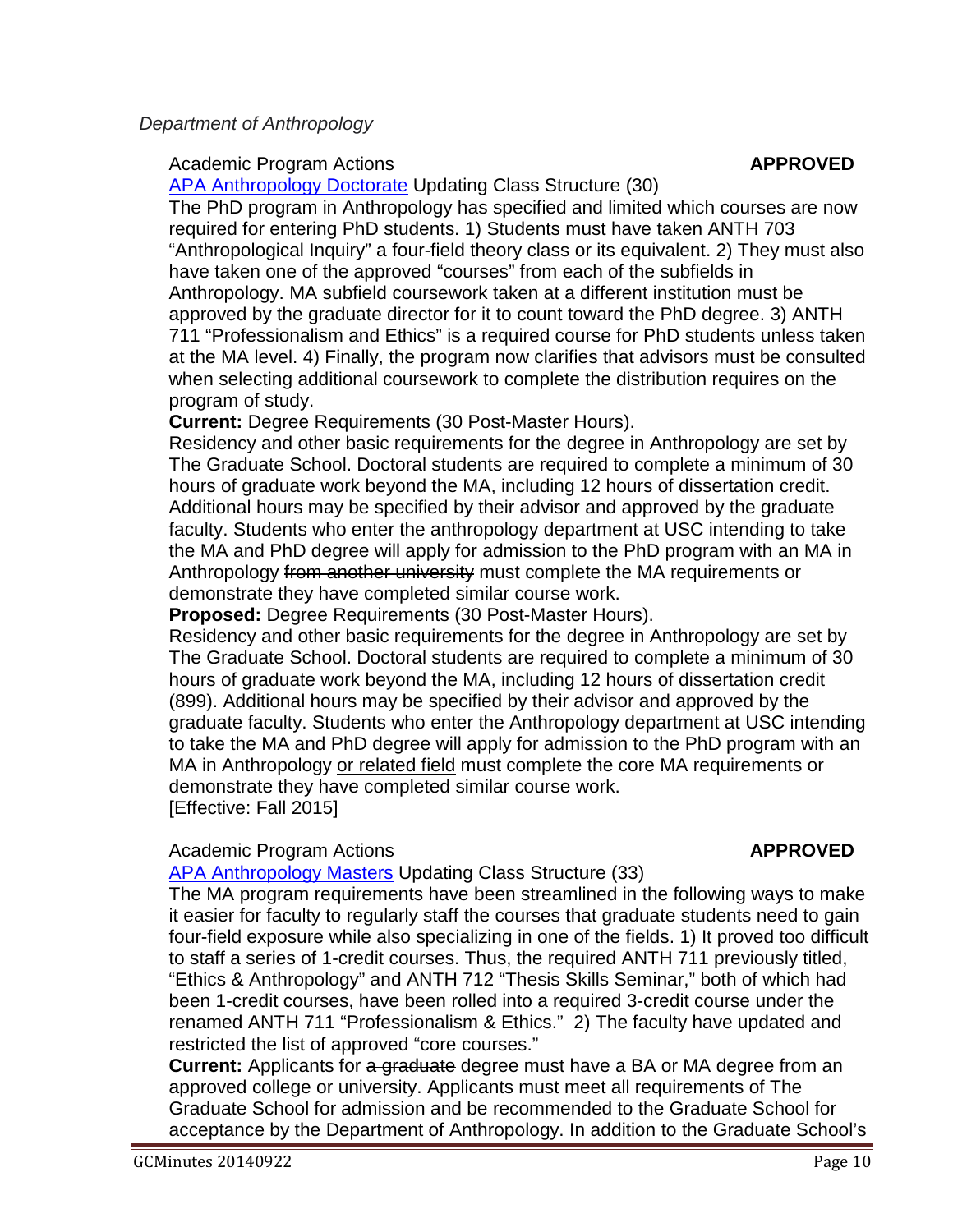admission requirements, the department requires a personal statement of the student's interest and intent, a writing sample, at least two letters of recommendation, and the GRE as part of the application. A strong applicant should have GRE scores of near 600 in verbal as well as in quantitative categories and a 4.0-4.5 in analytical and a 3.50 GPA.

**Proposed:** Applicants for the Master's degree must have a BA degree from an approved college or university. Applicants must meet all requirements of The Graduate School for admission and be recommended to the department. The department requires a personal statement of the student's interest and intent, a writing sample, at least two letters of recommendation, and the GRE as part of the application. A strong applicant should have GRE scores near 160 verbal, 148 quantitative, a 4.0-4.5 analytical, and a 3.50 GPA. [Effective: Fall 2015]

## *School of Music*

### Academic Program Actions **APPROVED** [APA Master of Music Theory](http://gradschool.sc.edu/facstaff/gradcouncil/2014/APA%20Master%20of%20Music%20Music%20Theory%208-4-14_Redacted.pdf) (32)

For more than 30 years, USC offered the Master of Music in Music Theory degree program. The music theory coursework was offered by faculty with degrees in music theory as well as in music composition (composition faculty have significant expertise/experience in music theory). Due to faculty retirement and budget issues, the School of Music suffered a shortage of full-time faculty in the music theory area during the Spring 2010 semester when the National Association of Schools of Music (NASM) team made the ten-year reaccreditation visit to the USC campus. The evaluation team recommended the program be discontinued until more faculty could be hired. The School of Music moved to immediately terminate the degree based on the NASMs recommendation.

**Current:** Master of Music with concentrations in composition, music history, and opera theater.

**Proposed:** Master of Music with concentrations in composition, music history, music theory and opera theater.

[Effective: Fall 2015]

# *College of Education*

Academic Program Actions/Bulletin Change **APPROVED** [MT/Secondary Education](http://gradschool.sc.edu/facstaff/gradcouncil/2014/8-7%20MT-Secondary-APA-Graduate_Redacted.pdf) (39)

Change in program admission prerequisites.

**Current:** The MT degree program is a 'fifth-year' program designed for candidates who attend USC as Undergraduates, earn a bachelor's degree in an appropriate content major, and complete a 12 credit hour education core of courses (EDFN 300, EDTE 400, EDPY 401, EDPY 401P, EDTE 402, and EDTE 402P).

**Proposed:** The MT degree program is a "fifth-year" program designed for candidates who attend USC as Undergraduates, earn a bachelor's degree in an appropriate content major, and complete a 12-credit hour education core of courses (EDFI 300, EDSE 302, EDSE 500 and EDPY 401).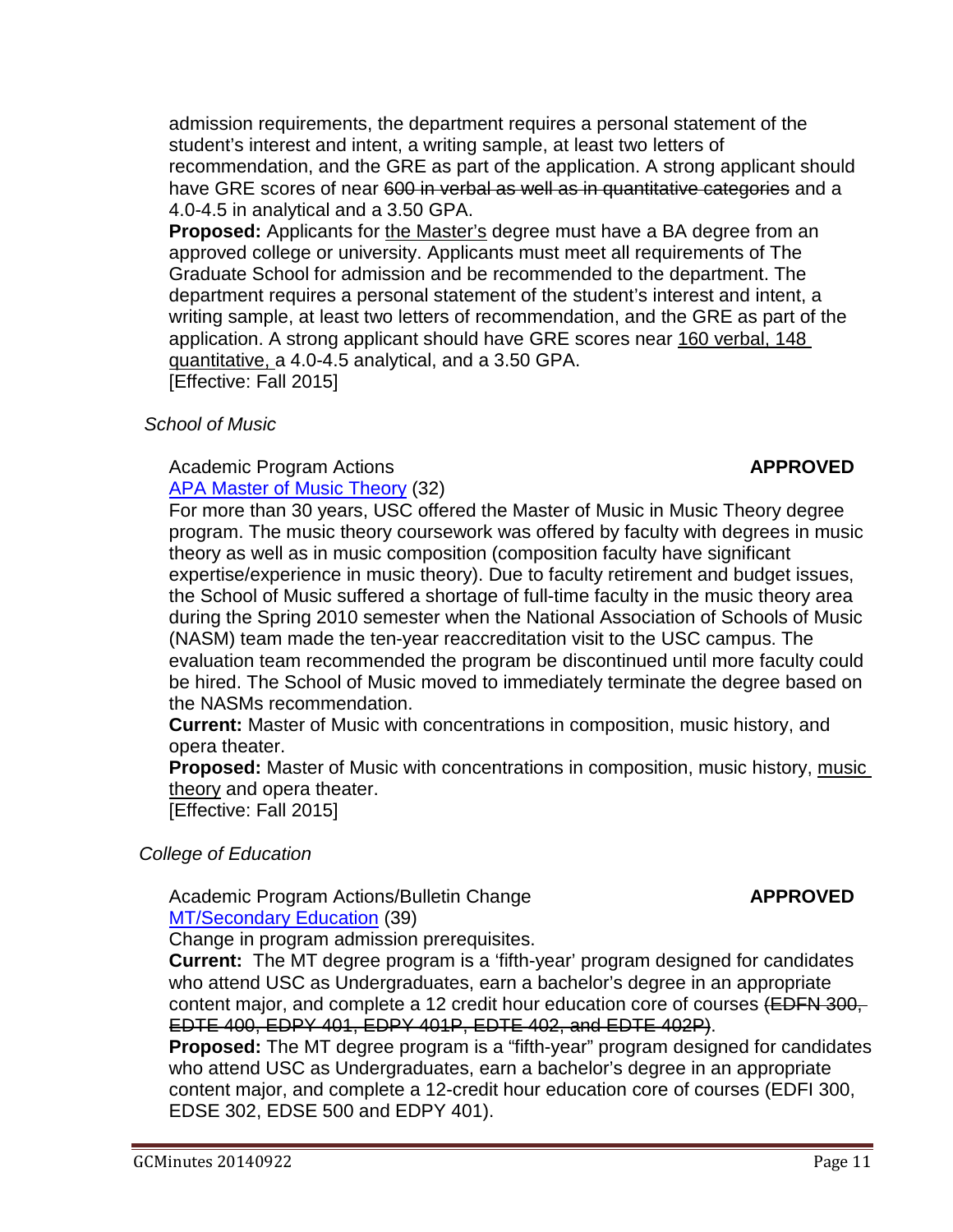[Prerequisites: EDFI 300, EDSE 302, EDSE 500 and EDPY 401] [Effective: Fall 2015]

# *College of Mass Communication and Information Studies*

# Academic Program Actions **APPROVED**

[Master of Mass Communications](http://gradschool.sc.edu/facstaff/gradcouncil/2014/Master%20of%20Mass%20Communications%20APA_Redacted1.pdf) (36)

JOUR 740, New Technologies and the Mass Media, will replace JOUR 771, Media Economics. The fragmentation of the mass media has made teaching a general course in media economics that is both coherent and inclusive an almost impossible task. The graduate faculty has determined that the elements of media economics can better be integrated into the content of a variety of current courses. Faulty also believes that the existing course focusing on new technologies is a better fit as a core requirement of the program because of the rapidly changing nature of the technology of mass media and industrial reports indicating potential employees are searching for technologically savvy graduates. [Effective: Fall 2015]

*Darla Moore School of Business*

# Bulletin Change **APPROVED**

# [Doctor of Philosophy in Economics](http://gradschool.sc.edu/facstaff/gradcouncil/2014/ECON%20PhD%20BCH_Redacted1pdf.pdf) - Change in second-year field courses (18) There will be six field courses offered in the second year. The course offerings will be jointly determined by student interest and faculty expertise. Up to two courses may be taken outside the department with the approval of the student's advisory committee and the graduate director. If this option is chosen, the student is required to take the remaining field courses from those offered by the department. [Effective: Fall 2015]

# 13. **Report of the Grievances, Appeals and Petitions Committee** (Erik Drasgow)

No report.

# 14. **Other Committee Reports**

None

# 15. **Old Business**

None

# 16. **New Business**

None

# 17. **Good of the Order**